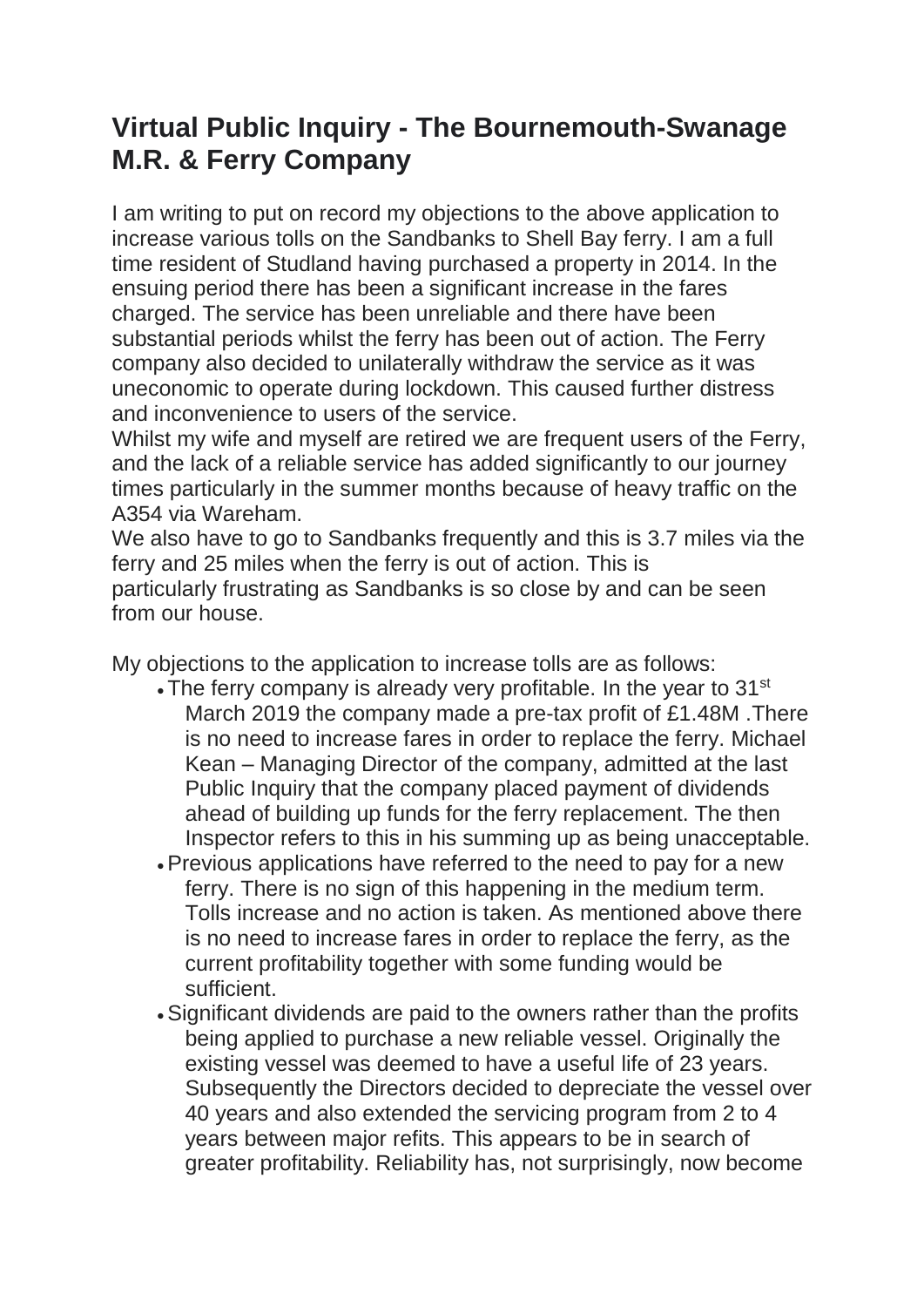an issue. The major breakdown last year was caused by the failure of a component that the ferry company admitted should have lasted the life of the vessel. This surely confirms that replacement should have taken place earlier and been a higher priority.

- The strategy of the company seems to require the **current** users of the ferry to pay for the new ferry which would then operate from 2034 for another 30 to 40 years. Normal commercial practice is to obtain funding for a capital purchase at the time of the expenditure, and then use the tax relief and future income to pay for the asset. The **future** users would therefore be funding the ferry replacement. The financial costs of servicing loan finance would have been partially offset by Corporation Tax relief.
- The Application seeks to build up a substantial cash balance over the next 12 years to pay the majority of the cost of the new Ferry. According to the projected Balance Sheet there would be Bank funds of £5.8M available despite having paid Dividends of over £9M in the 12 years. The dividends are excessive and being enabled by the fare increases sought.
- This cash accumulation program is not commercially efficient from the tax viewpoint. In the 12 year-period going forward the company have provided for Corporation Tax at 19%. This amounts to £3.76M. The increase in the liability is being driven by the fare increases. It is also likely that tax rates could rise post COVID and increase the shortfall further.
- The Ferry company have stated that they cannot obtain loan funding to purchase the new ferry and have enclosed a letter from Handelsbanken to that effect. My own feeling is that this is influenced by the overall facility granted to the Fairacres Group which already has significant borrowings due to its diversification into hotels.
- The ferry company guarantees the overall bank borrowing of the Fairacres Group and as such the accumulation of a substantial cash balance strengthens the guarantee. Hence the reluctance of FG to consider foregoing the fare increase and substantial dividends.
- The cash balances of the ferry company are at risk in three ways:
	- a) From the bank guarantee in respect of FG borrowings.
	- b) From creditors of the ferry company.

c) From the FG who could decide not to proceed with the ferry replacement, transfer the funds to themselves perfectly legally, as they form part of the Reserves of the ferry company and are therefore distributable.